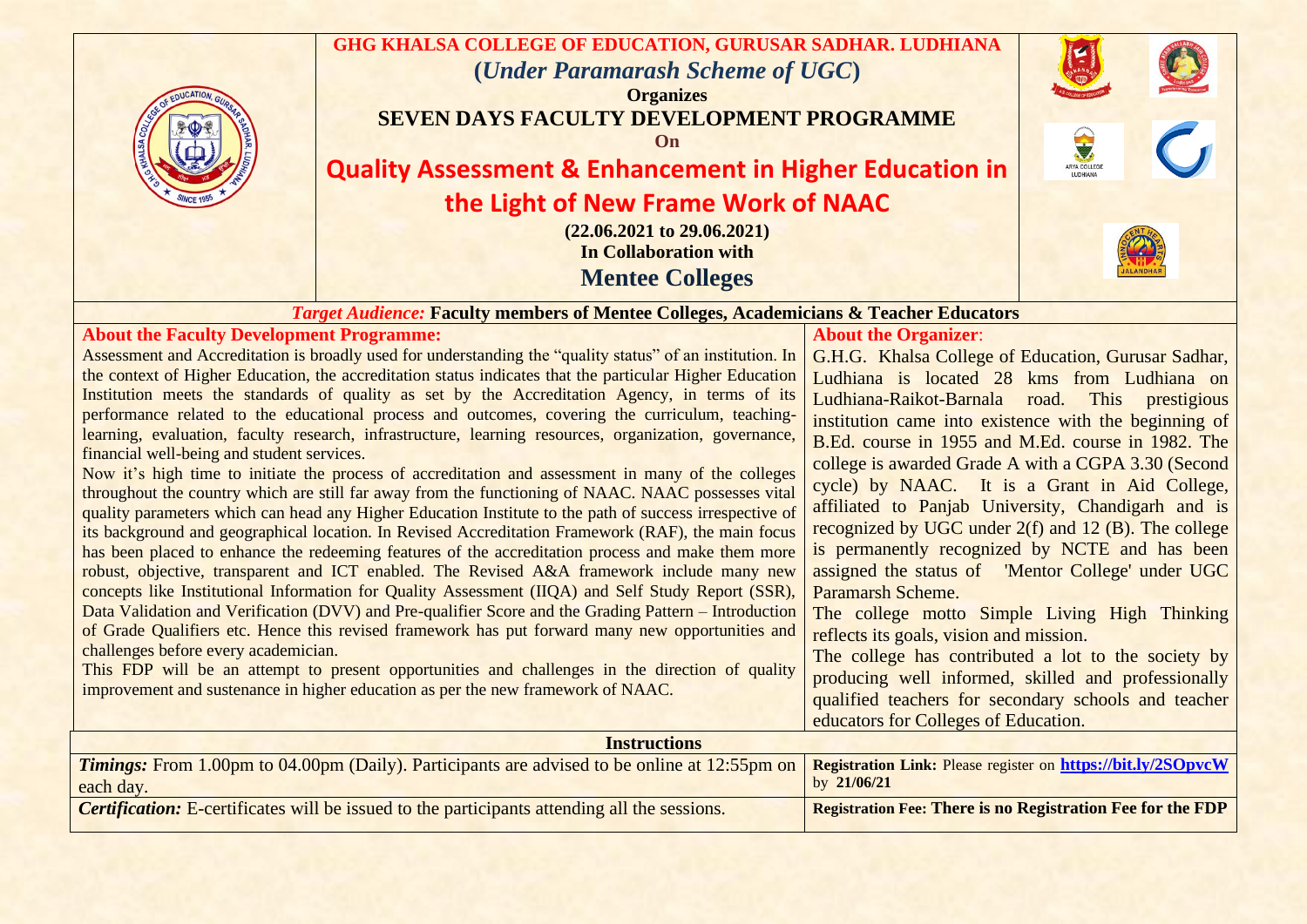| E-platform: ZOOM APP and College YouTube channel www.youtube.com/GHGKCE                                           |                                                                                                                        |                                                                                                                              |                                                        |                      |  |  |
|-------------------------------------------------------------------------------------------------------------------|------------------------------------------------------------------------------------------------------------------------|------------------------------------------------------------------------------------------------------------------------------|--------------------------------------------------------|----------------------|--|--|
| <b>OUTLINE OF THE FDP</b><br>Chief Guest: Professor Raj Kumar Hon. Vice Chancellor, Panjab University, Chandigarh |                                                                                                                        |                                                                                                                              |                                                        |                      |  |  |
|                                                                                                                   |                                                                                                                        |                                                                                                                              |                                                        |                      |  |  |
| <b>Date</b>                                                                                                       | <b>Topic</b>                                                                                                           | <b>Resource Person</b>                                                                                                       | <b>Session Co-ordinators</b>                           | <b>Timings</b>       |  |  |
| <b>22 June 2021</b>                                                                                               | Guidelines For the Preparation of SSR<br><b>Reports for NAAC Accreditation</b>                                         | Prof. A.S. RAO<br><b>Teacher Educator</b><br>Former Academic consultant, Azim Premji<br><b>Foundation and NAAC Bangalore</b> | Dr. Manu Chadha<br>Dr. Jasleen Kaur<br>Dr. Mini Sharma | 1:50pm to $3:30$ pm  |  |  |
| <b>23 June 2021</b>                                                                                               | <b>Process of Writing and Publishing Quality</b><br><b>Research Papers in Indexed Journals</b>                         | Dr. Neeraj Kumar Singh<br>Deputy Librarian, A.C. Joshi Library, PU,<br>Chandigarh                                            | Dr. Jasleen Kaur<br>Dr. Satveer Kaur                   | 1:00 pm to 2:30 pm   |  |  |
|                                                                                                                   | <b>Meeting Quality Outcomes for Higher</b><br><b>Education Institutions</b>                                            | Dr. Jayanti Dutta<br>Deputy Director, UGC HRDC, PU Chandigarh                                                                |                                                        | 2.30 pm to $4:00$ pm |  |  |
| 24 Jun 2021                                                                                                       | <b>E-Learning and E- Content Development</b><br>in Present Scenario                                                    | <b>Dr Jyoti Patil</b><br>Principal, Renuka College, Besa, Nagpur.                                                            | Dr. Manu Chadha                                        | 1:00 pm to $2:30$ pm |  |  |
|                                                                                                                   | Issues & Challenges in Teaching,<br><b>Learning and Evaluation</b>                                                     | Dr. Gopal Kalkoti<br>Principal, M V Mandali College of Com & Sci.<br>Andheri (West) Mumbai                                   | Dr. Jagjit Singh                                       | 2.30 pm to $4:00$ pm |  |  |
| <b>25 June 2021</b>                                                                                               | Data Validation & Verification - Issues &<br>Challenges.                                                               | Prof. J.P .Pachauri<br>Vice Chancellor, Himalayiya University,<br>Dehradun                                                   | Dr. Rachhpal Singh<br>Dr. Jagjit Singh                 | 1:00 pm to 3:30 pm   |  |  |
| <b>26 June 2021</b>                                                                                               | <b>Innovative Practices in Research and</b><br>Technology                                                              | <b>Prof Adit Gupta</b><br>Principal, MIER College of Education, Jammu                                                        | Dr. Jasleen Kaur<br>Dr. Satveer Kaur                   | 1:00 pm to 2:30 pm   |  |  |
|                                                                                                                   | <b>SWOC Analysis</b>                                                                                                   | Dr. Bikram Singh Virk,<br>Principal, M.R .Govt .College, Fazilka.                                                            |                                                        | 2.30 pm to $4:00$ pm |  |  |
| <b>28 June 2021</b>                                                                                               | Digitalizing & Managing Academic &<br>Non-Academic Activities Relating to<br><b>Students, Faculty &amp; Management</b> | Prof. A.S. RAO<br><b>Teacher Educator</b><br>Former Academic Consultant, Azim Premji<br><b>Foundation and NAAC Bangalore</b> | Dr. Rachhpal Singh<br>Dr. Mini Sharma                  | 1:00 pm to $2:30$ pm |  |  |
|                                                                                                                   | <b>Outcome Based Education</b>                                                                                         | <b>Dr. Khushvinder Kumar</b><br>Principal, M.M. Modi College Patiala                                                         |                                                        | 2.30 pm to $4:00$ pm |  |  |
| <b>29 June 2021</b>                                                                                               | Best Practices in Teaching-Learning: A<br>360 Degree Approach                                                          | <b>Dr Jyoti Patil</b><br>Principal, Renuka College, Besa, Nagpur.                                                            | Dr. Manu Chadha<br>Dr. Jasleen Kaur                    | 1:00 pm to $2:30$ pm |  |  |
|                                                                                                                   | <b>Green Audit and Energy Audit for</b><br><b>Sustainable Development</b>                                              | Dr Mohinder Kaur Grewal,<br>Former Principal, Govt. College for Girls<br>,Ludhiana.                                          | Dr. Rachhpal Singh                                     | 2.30 pm to 3:30 pm   |  |  |
| Valedictory address: Dr. Gurdarshan Singh Brar, Asst. Director, Director Public Instructions, Punjab              |                                                                                                                        | 3.30 pm $-4:00$ pm                                                                                                           |                                                        |                      |  |  |